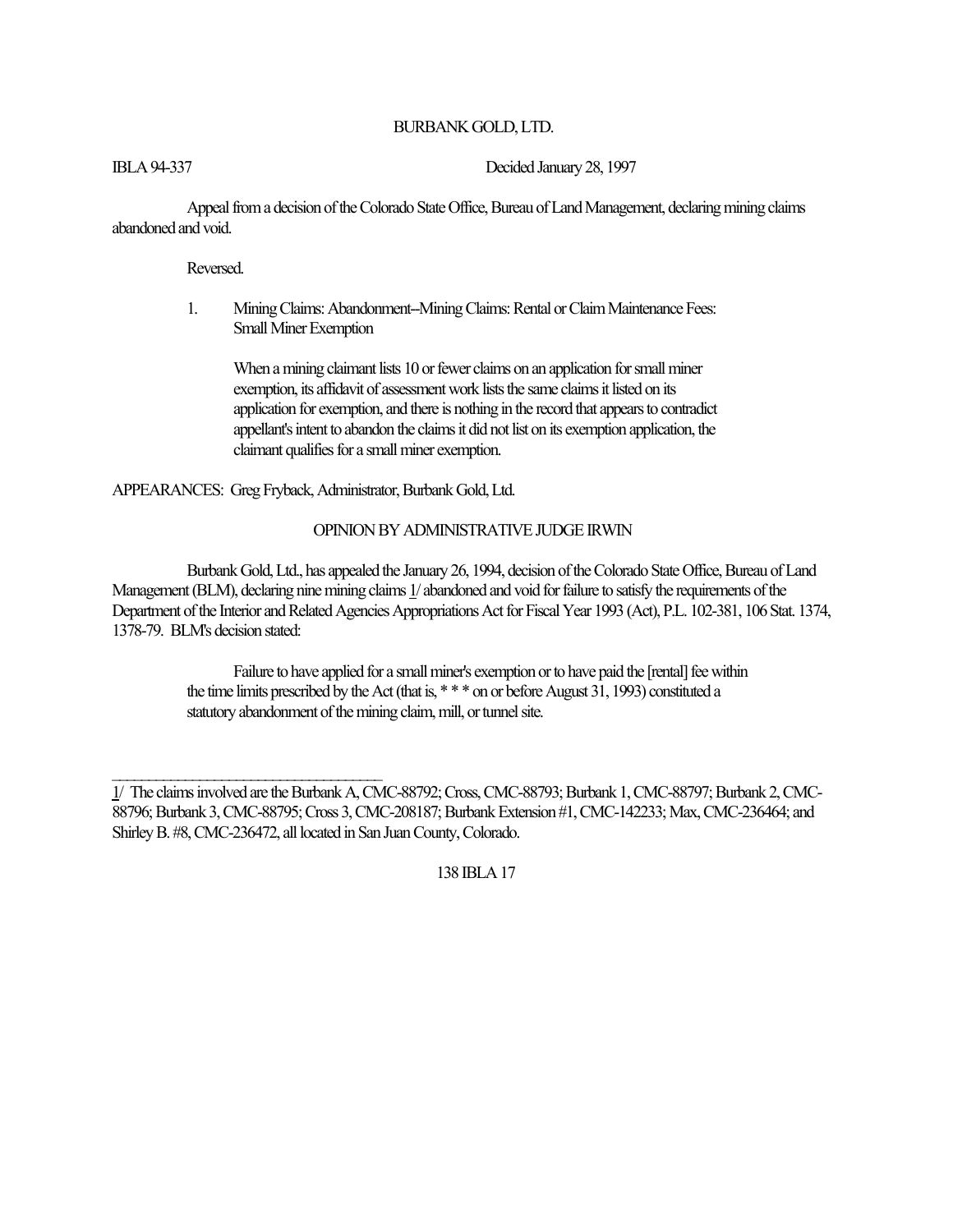#### IBLA 94-337

Your exemption, filed on August 30, 1993, was found to be insufficient. 43 CFR 3833.1-6 requires claimants to hold no more than 10 mining claims, mill sites, or tunnel sites by the statutory deadline of the Act, in order to qualify for the exemption. You did not meet the 10-claim requirement and the claims are declared abandoned and void. We are returning your exemption filings.

The record contains appellant's affidavit of labor and improvement filed with BLM in December 1992 that lists 50 claims. On August 30, 1993, appellant filed a letter enclosing certification of exemption from payment of rental fee forms for the 1992-93 and 1993-94 assessment years as well as the \$200 rental fee for those years for the Burbank Tunnel Site, CMC-88794. The forms listed the Burbank Tunnel Site and the nine claims set forth in footnote 1. On December 30, 1993, appellant filed an affidavit of labor and improvement listing the same 10 claims. BLM's January 24, 1994, decision followed.

The record contains a BLM mining claimant index report listing 48 claims for Burbank Gold, Ltd., as of February 10, 1993. It also contains a handwritten note stating appellant "had 48 active claims as of 9/21/93 & no relinquishment had been posted at that time."

On appeal appellant states: "When we executed the application for the small miner's exemption, we thought that we were giving you written notice to drop all of our mining claims except for the ten claims stated on the application." Appellant adds:

> We believe this whole problem originated due to a misunderstanding and the failure of the Memorandum dated November 9, 1992, to the Director of BLM from the Assistant Solicitor, Onshore Minerals[,] Division of Energy and Resources [2/] to fully explain that the act of completing form 3830-1 (June 1993) did not drop all of your mining claims except for the 10 listed in this certification form.

\* \* \* \* \* \* \*

\* \* \* After reviewing these documents in August of 1993, I went to your local BLM office and met with your mining claim specialist, Mr. Bob Kershaw, to make sure I was doing everything correctly. Mr. Kershaw stated that I needed to list the 10 claims that we wanted to keep on form 3830-1 if we wanted to only

2/ Memorandum dated Nov. 9, 1992, to Director, BLM, from Assistant Solicitor, Onshore Minerals, Division of Energy and Resources, entitled "Effect of 1993 Appropriations Act -- Requirements for Mining Rental Fee."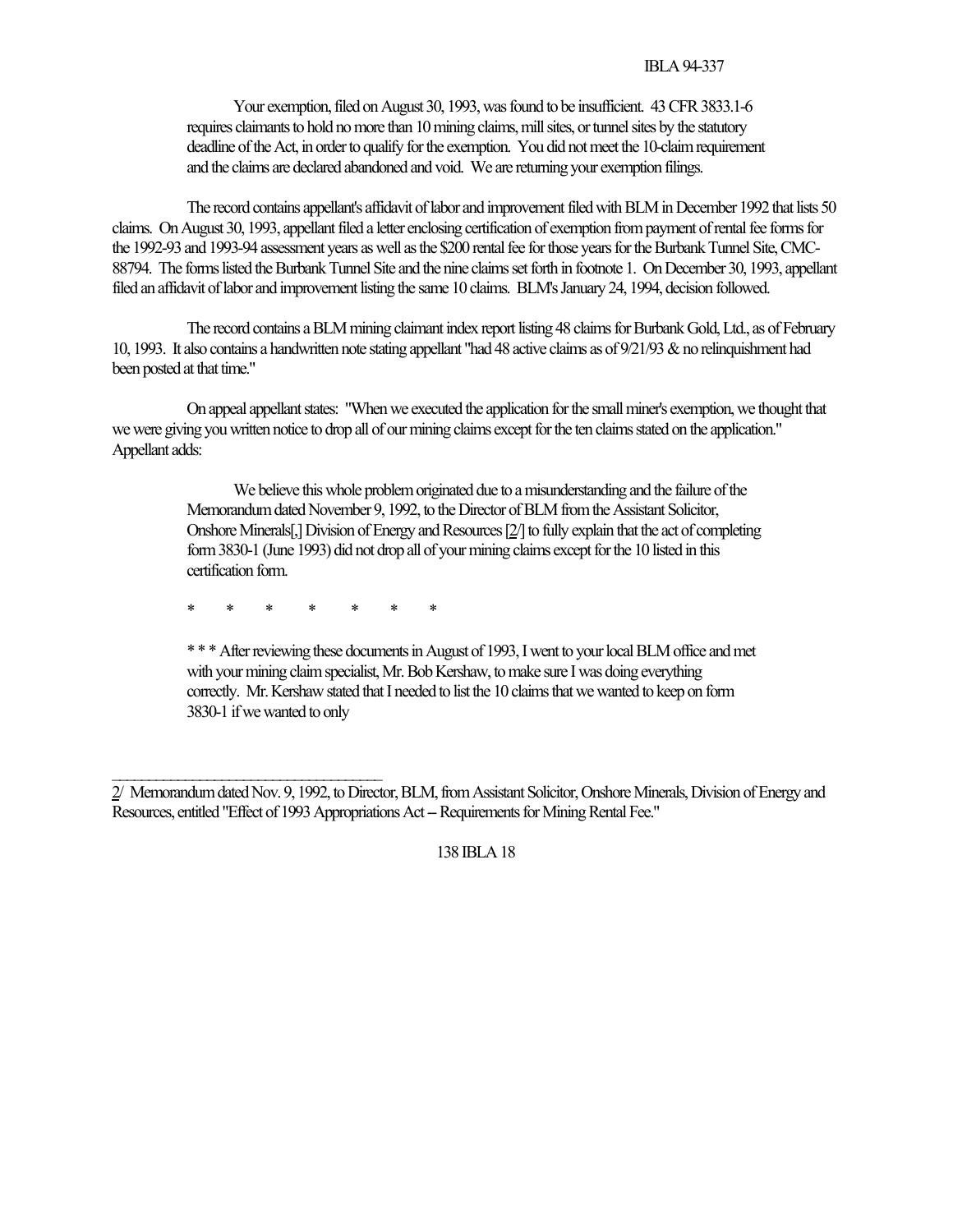keep these 10 claims. I told him that we did want to drop all claims except for 10 and he said fine. \* \* \* I took Mr. Kershaw's direction literally and thought he meant that if I listed the 10 claims we wanted to keep, this was also stating that we wanted to drop any other claims not listed. We assumed that this was fully automatic and were in fact dropping all other claims. Myself and my other partners had spent days before deciding which claims to keep and which ones to drop. I can prove this.

After reviewing this conversation with Mr. Kershaw several weeks ago, he told me that he was sorry about the misunderstanding. He thought that when I told him that we wanted to drop all of the claims except the 10 listed on form 3830-1, that I knew that I had to write a specific statement in addition to Form 3830-1 to the BLM stating that we wanted to drop the other claims that we did not want counted toward our 10 claim limit.

[1] It is not clear on what BLM based its advice to appellant in August 1993. Presumably it was not 43 CFR 3833.3 (1993), for that only requires a claimant to notify BLM when he (or she) sells, assigns, or conveys an interest in a claim, not when he decides to drop one. In April 1994, however, the Director of BLM issued Instruction Memorandum (IM) 94-183. The IM stated in part:

> The question has been asked whether an exemption certification could act as an "automatic relinquishment" in cases where a claimant holds more than 10 claims but indicates 10 or fewer on the form[,] anticipating the voiding by BLM of claims not paid for or exempted.

> POLICY: The small miner exemption form cannot be used as an automatic relinquishment of excess claims unless a relinquishment is clearly stated on the form or elsewhere. The claimant who submits the small miner exemption form which included the statement "I/we own 10 or fewer mining claims . . .." is making a false statement if he or she owns more than 10 claims at the time the certification is signed. The claimant cannot make this false statement even under the assumption that the excess claims would drop out on August 31, 1993. In such a case all claims would be considered void for failure to pay the rental fee or make a valid certification by the deadline. It is possible for the claimant to file an exemption which indicates on the form or elsewhere that he or she is relinquishing the excess claims as of the date of the exemption certification. In such a case the exemption certification could be considered valid because a relinquishment had been filed by the same date the claimant certifies to having 10 or fewer claims.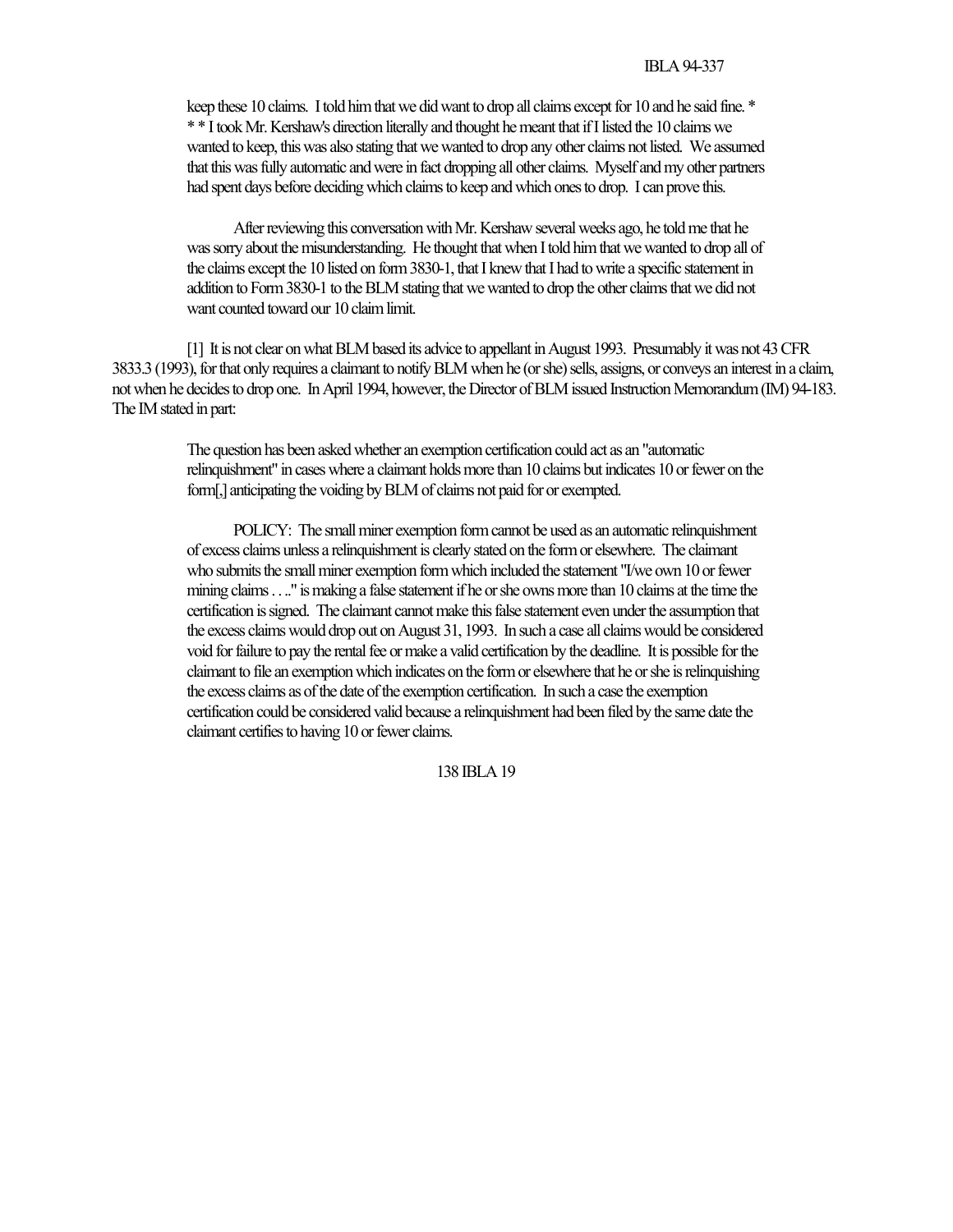### In Calvin W. Barrett, 134 IBLA 356, 359-60 (1995), we stated:

In this case, appellants timely filed certifications of exemption for both years, but BLM rejected the certifications because it concluded that appellants owned more than 10 unpatented mining claims. Appellants aver on appeal that they decided to drop the 32 Blacktail claims and maintain only their nine original claims in order to satisfy the small miner exemption requirements. They assert that they understood that if they did not act on the 32 claims, those claims would be considered abandoned. Appellants' intent to drop the 32 Blacktail claims finds corroboration in their affidavit of annual assessment work for the 1993 assessment year which they recorded with the County Recorder on August 6, 1993, and filed with BLM on October 1, 1993, in which they list only their nine original 1987 claims as the claims upon which the assessment work had been performed.

The situation before us is analogous to that before the Board in Washburn Mining Co., [133 IBLA 294 (1995)] \* \* \*. In that case, Washburn Mining Company (Washburn) had timely filed certifications of exemption for both years, but BLM had denied the exemption because it had concluded that appellant owned more than 10 claims. On appeal Washburn argued that it had dropped two claims in order to meet the small miner exemption, noting that the statement of annual assessment work it had recorded on August 24, 1993, and the notice it had filed with the U.S. Forest Service concerned only the 10 claims listed on its certifications of exemption. The Board found those circumstances sufficient to establish that Washburn had owned only 10 claims as of the date it had filed its certification seeking the small miner exemption and vacated BLM's decision. 133 IBLA at 296.

In those cases we found the evidence of claimant's intent to abandon the "excess" claims in the affidavit of assessment work filed with the county recorder before the August 31, 1993, deadline. However, this affidavit of assessment work is evidence of intent rather than an act of relinquishment itself. See The Big Blue Sapphire Co., 138 IBLA 1, 5 (1997). As such, we do not consider it essential that affidavit of assessment work be filed before August 31, 1993, however, so long as it is not contradicted later, e.g., by filing an affidavit of assessment work for claims previously dropped by not listing them on an application for exemption. In this case, the evidence of appellant's intent to abandon is that its December 30, 1993, affidavit of assessment work listed the same 10 claims it had listed on its August 30, 1993, application for exemption, and there is nothing in the record that appears to contradict appellant's intent to abandon the claims it did not list on its exemption application. Under these circumstances, we believe appellant qualified for a small miner exemption.